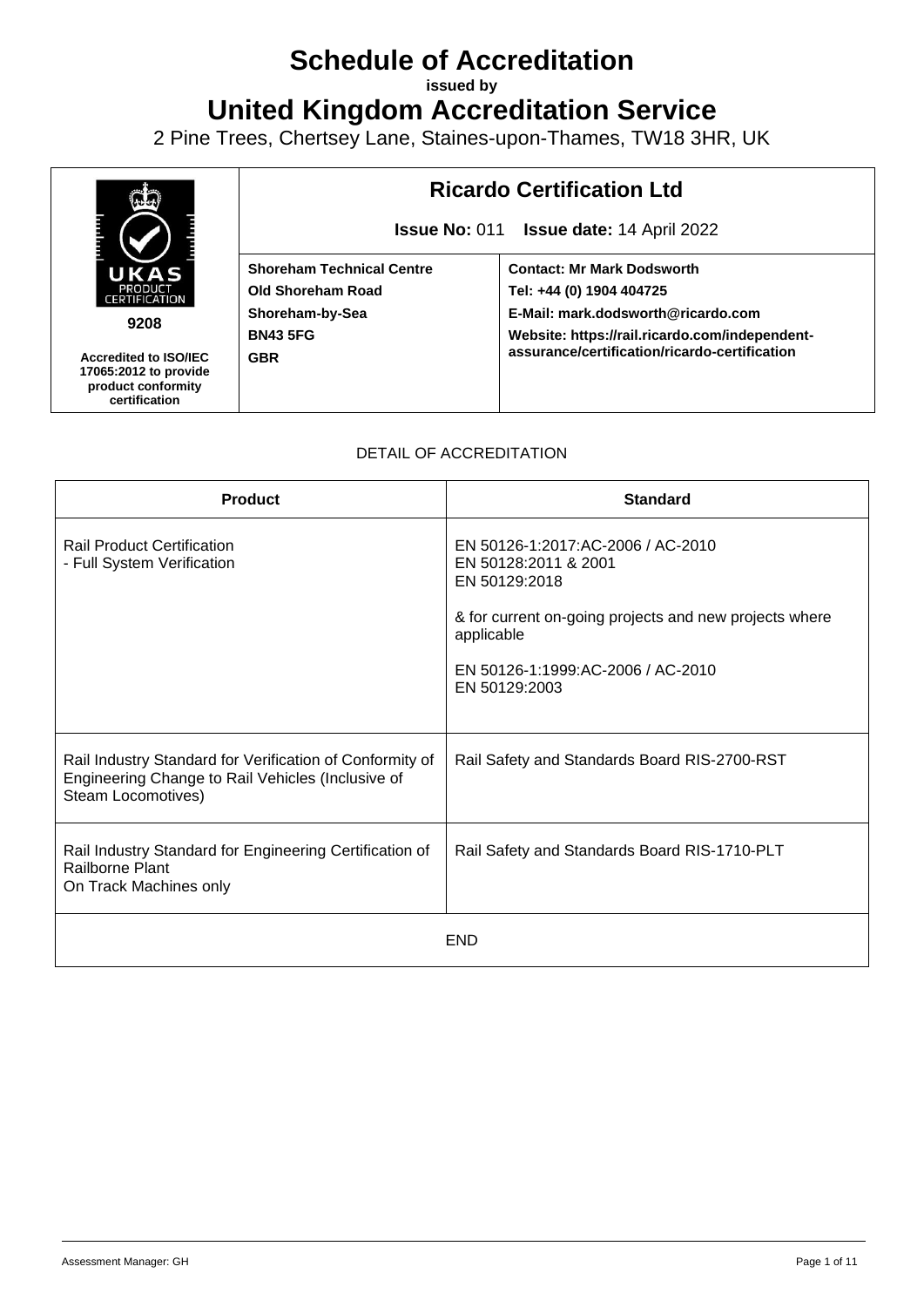|                                                                                    | <b>Schedule of Accreditation</b><br>issued by<br><b>United Kingdom Accreditation Service</b><br>2 Pine Trees, Chertsey Lane, Staines-upon-Thames, TW18 3HR, UK |
|------------------------------------------------------------------------------------|----------------------------------------------------------------------------------------------------------------------------------------------------------------|
| ж<br>PRODUCT<br>CERTIFICATION                                                      | <b>Ricardo Certification Ltd</b>                                                                                                                               |
| 9208                                                                               | Issue No: 011 Issue date: 14 April 2022                                                                                                                        |
| Accredited to ISO/IEC 17065:2012<br>to provide product conformity<br>certification |                                                                                                                                                                |

| Accreditation for the purpose of UK Approved Body Activity in accordance with UKCA Requirements and<br><b>UKAS Publication GEN 5</b>                                                      |                                                                                      |                                                                                                  |                                                                                                                            |  |
|-------------------------------------------------------------------------------------------------------------------------------------------------------------------------------------------|--------------------------------------------------------------------------------------|--------------------------------------------------------------------------------------------------|----------------------------------------------------------------------------------------------------------------------------|--|
| Directive/<br><b>Regulation</b>                                                                                                                                                           | <b>Regulations &amp;</b><br><b>Conformity Assessment</b><br><b>Modules/Schedules</b> | <b>Category of products</b><br>or individual<br>products                                         | <b>Methods/Procedures</b><br><b>Essential Requirements</b><br><b>Product Specification/</b><br><b>Properties Standards</b> |  |
| <b>The Railways</b><br>(Interoperability)<br><b>Regulations 2011 as</b><br>amended by the Railways<br>(Interoperability)<br>(Amendment) (EU Exit)<br><b>Regulations 2019</b><br>(2019/345 |                                                                                      |                                                                                                  |                                                                                                                            |  |
| Control-Command and<br>Signalling                                                                                                                                                         | CB, CD, CF, CH1<br>SB, SD, SF, SG, SH1                                               | Control-command and<br>signalling (On board<br>and Trackside)<br>(Constituents)<br>(Sub-systems) | The Railways (Interoperability)<br>Regulations 2011 as amended                                                             |  |
| Infrastructure                                                                                                                                                                            | CA1, CB, CD, CF, CH1,<br>CV, SG, SH1                                                 | Infrastructure<br>(Constituents)<br>(Sub-systems)                                                | The Railways (Interoperability)<br>Regulations 2011 as amended                                                             |  |
| Energy                                                                                                                                                                                    | CA1, CB, CH1<br>SG, SH1                                                              | Energy<br>(Constituents)<br>(Sub-systems)                                                        | The Railways (Interoperability)<br>Regulations 2011 as amended                                                             |  |

Ï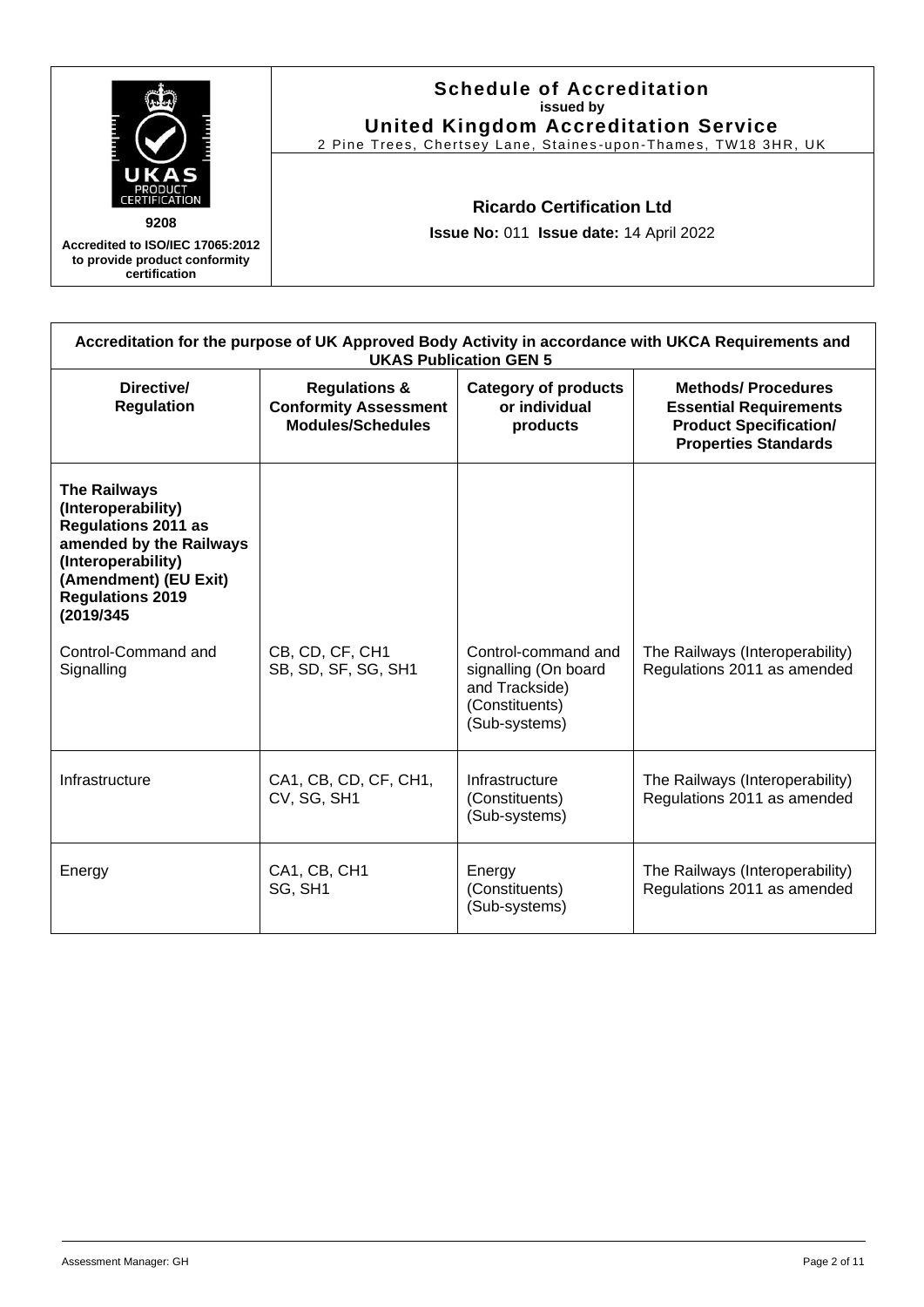|                                                                                                                                                                                                                     | <b>Schedule of Accreditation</b><br>issued by<br><b>United Kingdom Accreditation Service</b><br>2 Pine Trees, Chertsey Lane, Staines-upon-Thames, TW18 3HR, UK<br><b>Ricardo Certification Ltd</b><br>Issue No: 011 Issue date: 14 April 2022                                  |                                                                                      |                                                                                                     |
|---------------------------------------------------------------------------------------------------------------------------------------------------------------------------------------------------------------------|--------------------------------------------------------------------------------------------------------------------------------------------------------------------------------------------------------------------------------------------------------------------------------|--------------------------------------------------------------------------------------|-----------------------------------------------------------------------------------------------------|
| 9208<br>Accredited to ISO/IEC 17065:2012<br>to provide product conformity<br>certification                                                                                                                          |                                                                                                                                                                                                                                                                                |                                                                                      |                                                                                                     |
|                                                                                                                                                                                                                     | <b>UKAS Publication GEN 5</b>                                                                                                                                                                                                                                                  |                                                                                      | Accreditation for the purpose of UK Approved Body Activity in accordance with UKCA Requirements and |
| Directive/<br><b>Regulation</b>                                                                                                                                                                                     | <b>Methods/Procedures</b><br><b>Regulations &amp;</b><br><b>Category of products</b><br><b>Conformity Assessment</b><br>or individual<br><b>Essential Requirements</b><br><b>Modules/Schedules</b><br>products<br><b>Product Specification/</b><br><b>Properties Standards</b> |                                                                                      |                                                                                                     |
| <b>The Railways</b><br>(Interoperability)<br><b>Regulations 2011 as</b><br>amended by the Railways<br>(Interoperability)<br>(Amendment) (EU Exit)<br><b>Regulations 2019</b><br>(2019/345)                          |                                                                                                                                                                                                                                                                                |                                                                                      |                                                                                                     |
| <b>Rolling Stock</b><br>Freight Wagons                                                                                                                                                                              | CA1, CB, CD, CF, CH1,<br>CV, SB, SD, SF, SH1                                                                                                                                                                                                                                   | <b>Rolling Stock</b><br>Freight Wagons<br>(Constituents)<br>(Sub-systems)            | The Railways (Interoperability)<br>Regulations 2011 as amended                                      |
| <b>Rolling Stock</b><br>Locomotive & Passenger                                                                                                                                                                      | CA1, CB, CD, CF, CH1,<br>CV, SB, SD, SF, SH1                                                                                                                                                                                                                                   | <b>Rolling Stock</b><br>Locomotive &<br>Passenger<br>(Constituents)<br>(Sub-systems) | The Railways (Interoperability)<br>Regulations 2011 as amended                                      |
| <b>Rolling Stock</b><br>Noise                                                                                                                                                                                       | SB, SD, SF, SH1                                                                                                                                                                                                                                                                | <b>Rolling Stock</b><br><b>Noise</b><br>(Constituents)<br>(Sub-systems)              | The Railways (Interoperability)<br>Regulations 2011 as amended                                      |
| Persons with Reduced<br>Mobility                                                                                                                                                                                    | CA1, CB, CD, CF, CH1,<br>CV, SB, SD, SF, SG,<br>SH <sub>1</sub>                                                                                                                                                                                                                | Persons with Reduced<br>Mobility<br>(Constituents)<br>(Sub-systems)                  | The Railways (Interoperability)<br>Regulations 2011 as amended                                      |
| Safety in Railway Tunnels                                                                                                                                                                                           | SB, SD, SF, SG, SH1                                                                                                                                                                                                                                                            | Safety in Railway<br><b>Tunnels</b><br>(Constituents)<br>(Sub-systems)               | The Railways (Interoperability)<br>Regulations 2011 as amended                                      |
|                                                                                                                                                                                                                     | <b>INTERFACES WITH OTHER NTSN's</b>                                                                                                                                                                                                                                            |                                                                                      |                                                                                                     |
| The Approved body has demonstrated the capability to undertake certification of the constituents and sub-systems<br>indicated above while making appropriate provision for the defined interfaces with other NTSNs. |                                                                                                                                                                                                                                                                                |                                                                                      |                                                                                                     |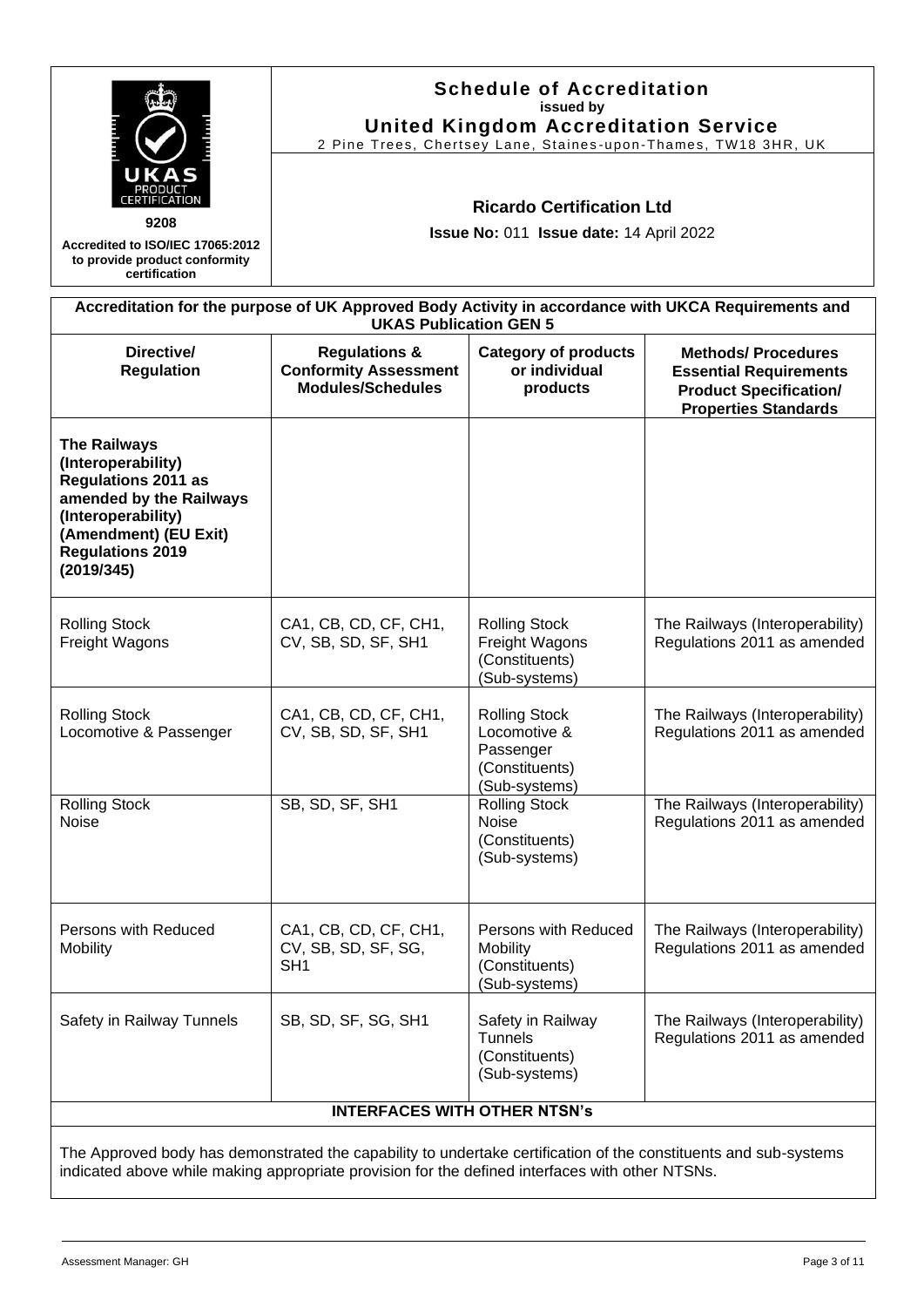|                                                                                                                                | <b>Schedule of Accreditation</b><br>issued by<br><b>United Kingdom Accreditation Service</b><br>2 Pine Trees, Chertsey Lane, Staines-upon-Thames, TW18 3HR, UK |
|--------------------------------------------------------------------------------------------------------------------------------|----------------------------------------------------------------------------------------------------------------------------------------------------------------|
| UKAS<br>PRODUCT<br>CERTIFICATION<br>9208<br>Accredited to ISO/IEC 17065:2012<br>to provide product conformity<br>certification | <b>Ricardo Certification Ltd</b><br><b>Issue No: 011 Issue date: 14 April 2022</b>                                                                             |
|                                                                                                                                | Accreditation for the purpose of UK Designated Body Activity in accordance with UKCA Requirements and                                                          |

| <b>UKAS Publication GEN 5</b>                                                                                                                                                        |                                                                               |                                                                                                  |                                                                                                                             |
|--------------------------------------------------------------------------------------------------------------------------------------------------------------------------------------|-------------------------------------------------------------------------------|--------------------------------------------------------------------------------------------------|-----------------------------------------------------------------------------------------------------------------------------|
| Directive/<br><b>Regulation</b>                                                                                                                                                      | <b>Regulations &amp;</b><br><b>Conformity Assessment</b><br>Modules/Schedules | <b>Category of products</b><br>or individual products                                            | <b>Methods/ Procedures</b><br><b>Essential Requirements</b><br><b>Product Specification/</b><br><b>Properties Standards</b> |
| <b>The Railways</b><br>(Interoperability)<br><b>Regulations 2011 as</b><br>amended by the Railways<br>(Interoperability)<br>(Amendment) (EU Exit)<br>Regulations 2019<br>(2019/345). |                                                                               |                                                                                                  |                                                                                                                             |
| Control-Command and<br>Signalling                                                                                                                                                    | <b>UK Notified Technical</b><br><b>Rules</b>                                  | Control-command and<br>signalling (On board<br>and Trackside)<br>(Constituents)<br>(Sub-systems) | The Railways (Interoperability)<br>Regulations 2011 as amended                                                              |
| Infrastructure                                                                                                                                                                       | <b>UK Notified Technical</b><br><b>Rules</b>                                  | Infrastructure<br>(Constituents)<br>(Sub-systems)                                                | The Railways (Interoperability)<br>Regulations 2011 as amended                                                              |
| Energy                                                                                                                                                                               | <b>UK Notified Technical</b><br><b>Rules</b>                                  | Energy<br>(Constituents)<br>(Sub-systems)                                                        | The Railways (Interoperability)<br>Regulations 2011 as amended                                                              |
| <b>Rolling Stock</b><br>Freight Wagons                                                                                                                                               | <b>UK Notified Technical</b><br><b>Rules</b>                                  | <b>Rolling Stock</b><br>Freight Wagons<br>(Constituents)<br>(Sub-systems)                        | The Railways (Interoperability)<br>Regulations 2011 as amended                                                              |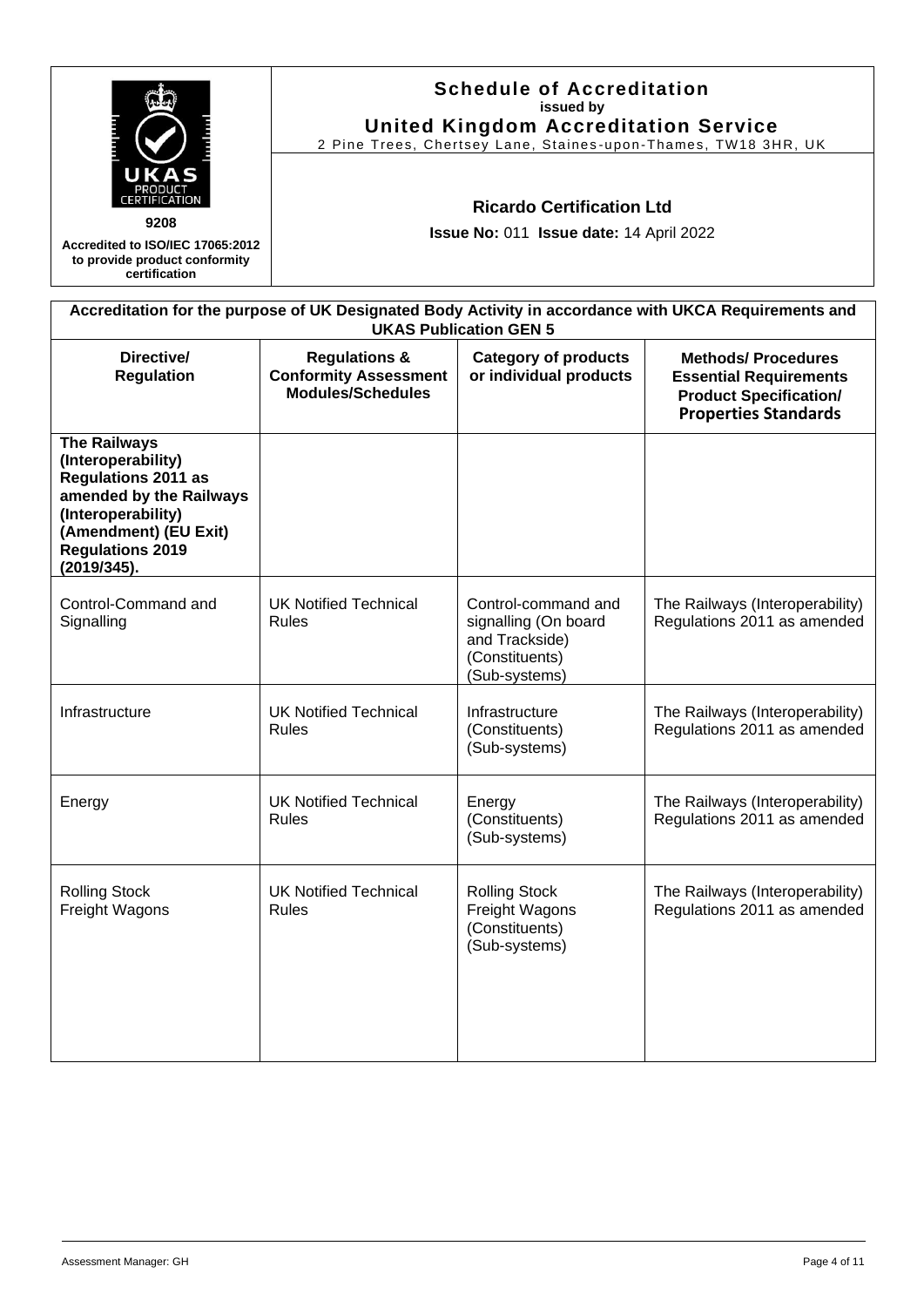|                                                                                                                                                                                                       |                                                                                                                                        | <b>Schedule of Accreditation</b><br>issued by<br><b>United Kingdom Accreditation Service</b><br>2 Pine Trees, Chertsey Lane, Staines-upon-Thames, TW18 3HR, UK                                                        |                                                                                                                             |  |
|-------------------------------------------------------------------------------------------------------------------------------------------------------------------------------------------------------|----------------------------------------------------------------------------------------------------------------------------------------|-----------------------------------------------------------------------------------------------------------------------------------------------------------------------------------------------------------------------|-----------------------------------------------------------------------------------------------------------------------------|--|
| 9208<br>Accredited to ISO/IEC 17065:2012<br>to provide product conformity<br>certification                                                                                                            |                                                                                                                                        | <b>Ricardo Certification Ltd</b><br>Issue No: 011 Issue date: 14 April 2022                                                                                                                                           |                                                                                                                             |  |
|                                                                                                                                                                                                       | Accreditation for the purpose of UK Designated Body Activity in accordance with UKCA Requirements and<br><b>UKAS Publication GEN 5</b> |                                                                                                                                                                                                                       |                                                                                                                             |  |
| Directive/<br><b>Regulation</b>                                                                                                                                                                       | <b>Regulations &amp; Conformity</b><br><b>Assessment</b><br><b>Modules/Schedules</b>                                                   | Category of<br>products or<br>individual products                                                                                                                                                                     | <b>Methods/ Procedures</b><br><b>Essential Requirements</b><br><b>Product Specification/</b><br><b>Properties Standards</b> |  |
| <b>The Railways</b><br>(Interoperability)<br><b>Regulations 2011 as</b><br>amended by the<br><b>Railways</b><br>(Interoperability)<br>(Amendment) (EU Exit)<br><b>Regulations 2019</b><br>(2019/345). |                                                                                                                                        |                                                                                                                                                                                                                       |                                                                                                                             |  |
| <b>Rolling Stock</b><br>Locomotive & Passenger                                                                                                                                                        | <b>UK Notified Technical Rules</b>                                                                                                     | <b>Rolling Stock</b><br>Locomotive &<br>Passenger<br>(Constituents)<br>(Sub-systems)                                                                                                                                  | The Railways (Interoperability)<br>Regulations 2011 as amended                                                              |  |
| <b>Rolling Stock</b><br><b>Noise</b>                                                                                                                                                                  | <b>UK Notified Technical Rules</b>                                                                                                     | <b>Rolling Stock</b><br><b>Noise</b><br>(Constituents)<br>(Sub-systems)                                                                                                                                               | The Railways (Interoperability)<br>Regulations 2011 as amended                                                              |  |
| Persons with Reduced<br>Mobility                                                                                                                                                                      | <b>UK Notified Technical Rules</b>                                                                                                     | <b>UK Notified</b><br><b>Technical Rules</b><br><b>Denmark Notified</b><br><b>Technical Rules</b><br>(As notified to the<br>commission)<br>Persons with<br><b>Reduced Mobility</b><br>(Constituents)<br>(Sub-systems) | The Railways (Interoperability)<br>Regulations 2011 as amended                                                              |  |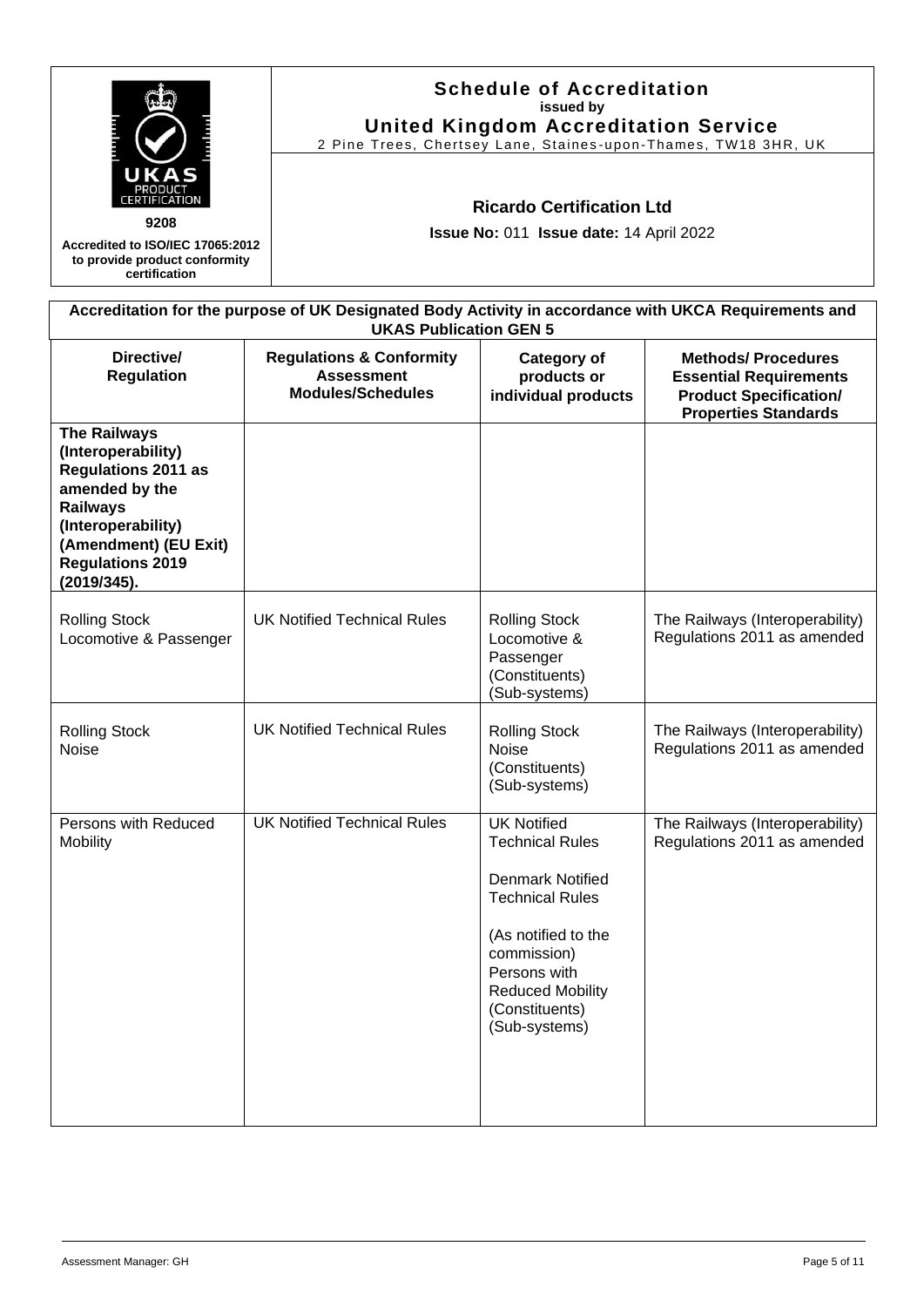| 9208<br>Accredited to ISO/IEC 17065:2012<br>to provide product conformity<br>certification                                                                                                                                                                                   |                                                                                                                                        | <b>Schedule of Accreditation</b><br>issued by<br><b>United Kingdom Accreditation Service</b><br>2 Pine Trees, Chertsey Lane, Staines-upon-Thames, TW18 3HR, UK<br><b>Ricardo Certification Ltd</b><br>Issue No: 011 Issue date: 14 April 2022 |                                                                |  |
|------------------------------------------------------------------------------------------------------------------------------------------------------------------------------------------------------------------------------------------------------------------------------|----------------------------------------------------------------------------------------------------------------------------------------|-----------------------------------------------------------------------------------------------------------------------------------------------------------------------------------------------------------------------------------------------|----------------------------------------------------------------|--|
|                                                                                                                                                                                                                                                                              | Accreditation for the purpose of UK Designated Body Activity in accordance with UKCA Requirements and<br><b>UKAS Publication GEN 5</b> |                                                                                                                                                                                                                                               |                                                                |  |
| Directive/<br><b>Regulation</b>                                                                                                                                                                                                                                              | <b>Regulations &amp; Conformity</b><br><b>Assessment</b><br><b>Modules/Schedules</b>                                                   | <b>Methods/ Procedures</b><br><b>Category of</b><br><b>Essential Requirements</b><br>products or<br><b>Product Specification/</b><br>individual<br><b>Properties Standards</b><br>products                                                    |                                                                |  |
| <b>The Railways</b><br>(Interoperability)<br><b>Regulations 2011 as</b><br>amended by the<br><b>Railways</b><br>(Interoperability)<br>(Amendment) (EU Exit)<br><b>Regulations 2019</b><br>(2019/345).                                                                        |                                                                                                                                        |                                                                                                                                                                                                                                               |                                                                |  |
| Safety in Railway<br><b>Tunnels</b>                                                                                                                                                                                                                                          | <b>UK Notified Technical Rules</b>                                                                                                     | Safety in Railway<br><b>Tunnels</b><br>(Constituents)<br>(Sub-systems)                                                                                                                                                                        | The Railways (Interoperability)<br>Regulations 2011 as amended |  |
| <b>INTERFACES WITH OTHER NTSN's &amp; NTR's</b>                                                                                                                                                                                                                              |                                                                                                                                        |                                                                                                                                                                                                                                               |                                                                |  |
| The designated body has demonstrated the capability to undertake certification of the constituents and sub-systems<br>indicated above while making appropriate provision for the defined interfaces between the NTSN's, National<br>Technical Rules and UK National Process. |                                                                                                                                        |                                                                                                                                                                                                                                               |                                                                |  |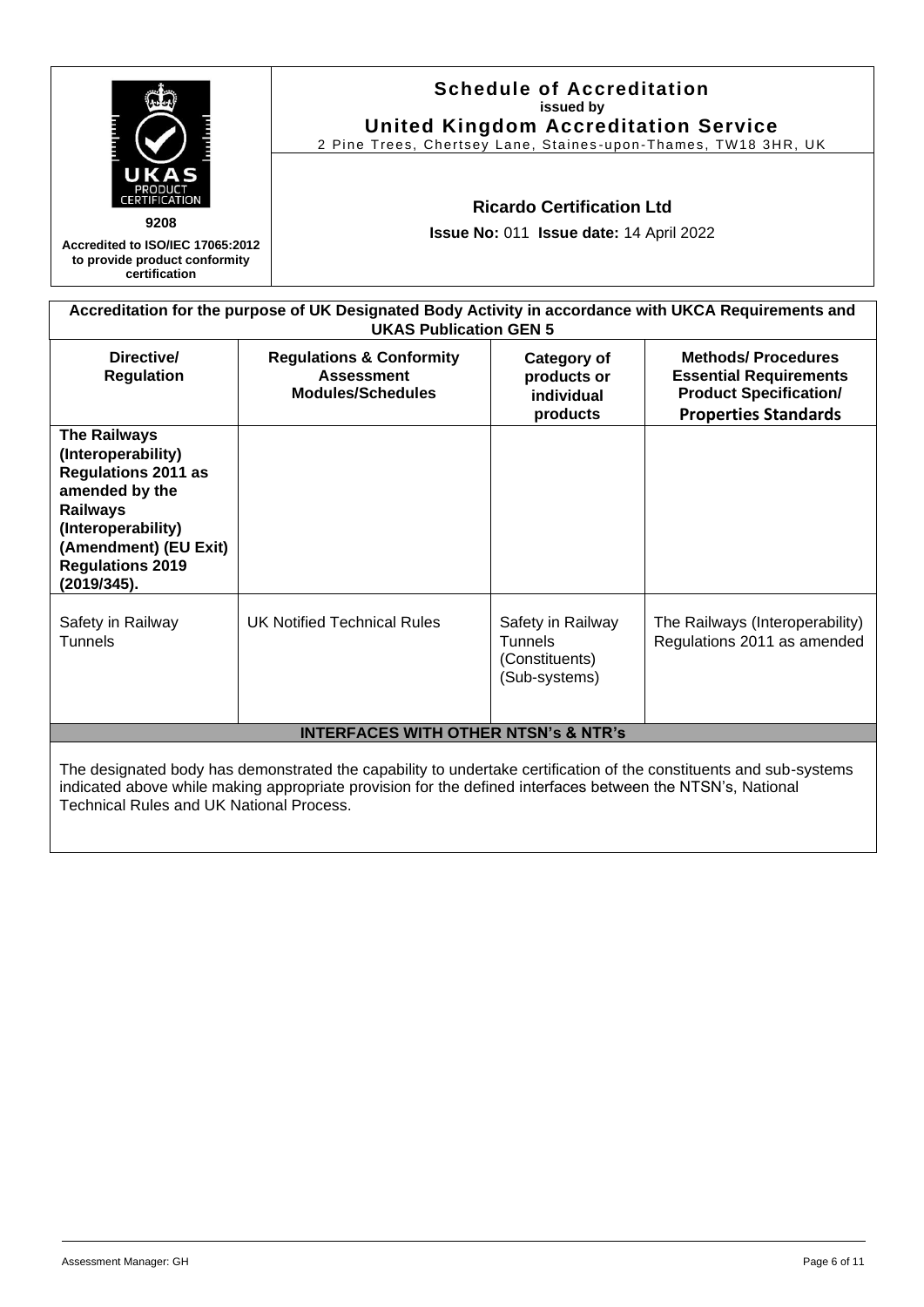| 9208<br>Accredited to ISO/IEC 17065:2012<br>to provide product conformity<br>certification                                                        | <b>Schedule of Accreditation</b><br>issued by<br><b>United Kingdom Accreditation Service</b><br>2 Pine Trees, Chertsey Lane, Staines-upon-Thames, TW18 3HR, UK<br><b>Ricardo Certification Ltd</b><br>Issue No: 011 Issue date: 14 April 2022                                            |                                                                                                  |                                                                                                            |  |
|---------------------------------------------------------------------------------------------------------------------------------------------------|------------------------------------------------------------------------------------------------------------------------------------------------------------------------------------------------------------------------------------------------------------------------------------------|--------------------------------------------------------------------------------------------------|------------------------------------------------------------------------------------------------------------|--|
|                                                                                                                                                   | UKNI) taking into account EA-2/17                                                                                                                                                                                                                                                        |                                                                                                  | Accreditation for the purpose of Notified Body (NI) Activity relating to the Northern Ireland market (CE + |  |
| Directive/<br><b>Regulation</b>                                                                                                                   | <b>Category of products</b><br><b>Methods/Procedures</b><br><b>Regulations &amp;</b><br>or individual<br><b>Conformity</b><br><b>Essential Requirements</b><br><b>Assessment</b><br><b>Product Specification/</b><br>products<br><b>Modules/Schedules</b><br><b>Properties Standards</b> |                                                                                                  |                                                                                                            |  |
| Interoperability of the Rail<br>System implemented in<br>Northern Ireland by the<br><b>Railways (Interoperability)</b><br><b>Regulations 2011</b> |                                                                                                                                                                                                                                                                                          |                                                                                                  |                                                                                                            |  |
| Control-Command and<br>Signalling                                                                                                                 | CB, CD, CF, CH1<br>SB, SD, SF, SG, SH1                                                                                                                                                                                                                                                   | Control-command and<br>signalling (On board<br>and Trackside)<br>(Constituents)<br>(Sub-systems) | The Railways (Interoperability)<br>Regulations 2011 as amended                                             |  |
| Infrastructure                                                                                                                                    | CA1, CB, CD, CF, CH1,<br>CV, SG, SH1                                                                                                                                                                                                                                                     | Infrastructure<br>(Constituents)<br>(Sub-systems)                                                | The Railways (Interoperability)<br>Regulations 2011 as amended                                             |  |
| Energy                                                                                                                                            | CA1, CB, CH1<br>SG, SH1                                                                                                                                                                                                                                                                  | Energy<br>(Constituents)<br>(Sub-systems)                                                        | The Railways (Interoperability)<br>Regulations 2011 as amended                                             |  |
| <b>Rolling Stock</b><br>Freight Wagons                                                                                                            | CA1, CB, CD, CF, CH1,<br>CV, SB, SD, SF, SH1                                                                                                                                                                                                                                             | <b>Rolling Stock</b><br>Freight Wagons<br>(Constituents)<br>(Sub-systems)                        | The Railways (Interoperability)<br>Regulations 2011 as amended                                             |  |
| <b>Rolling Stock</b><br>Locomotive & Passenger                                                                                                    | CA1, CB, CD, CF, CH1,<br>CV, SB, SD, SF, SH1                                                                                                                                                                                                                                             | <b>Rolling Stock</b><br>Locomotive &<br>Passenger<br>(Constituents)<br>(Sub-systems)             | The Railways (Interoperability)<br>Regulations 2011 as amended                                             |  |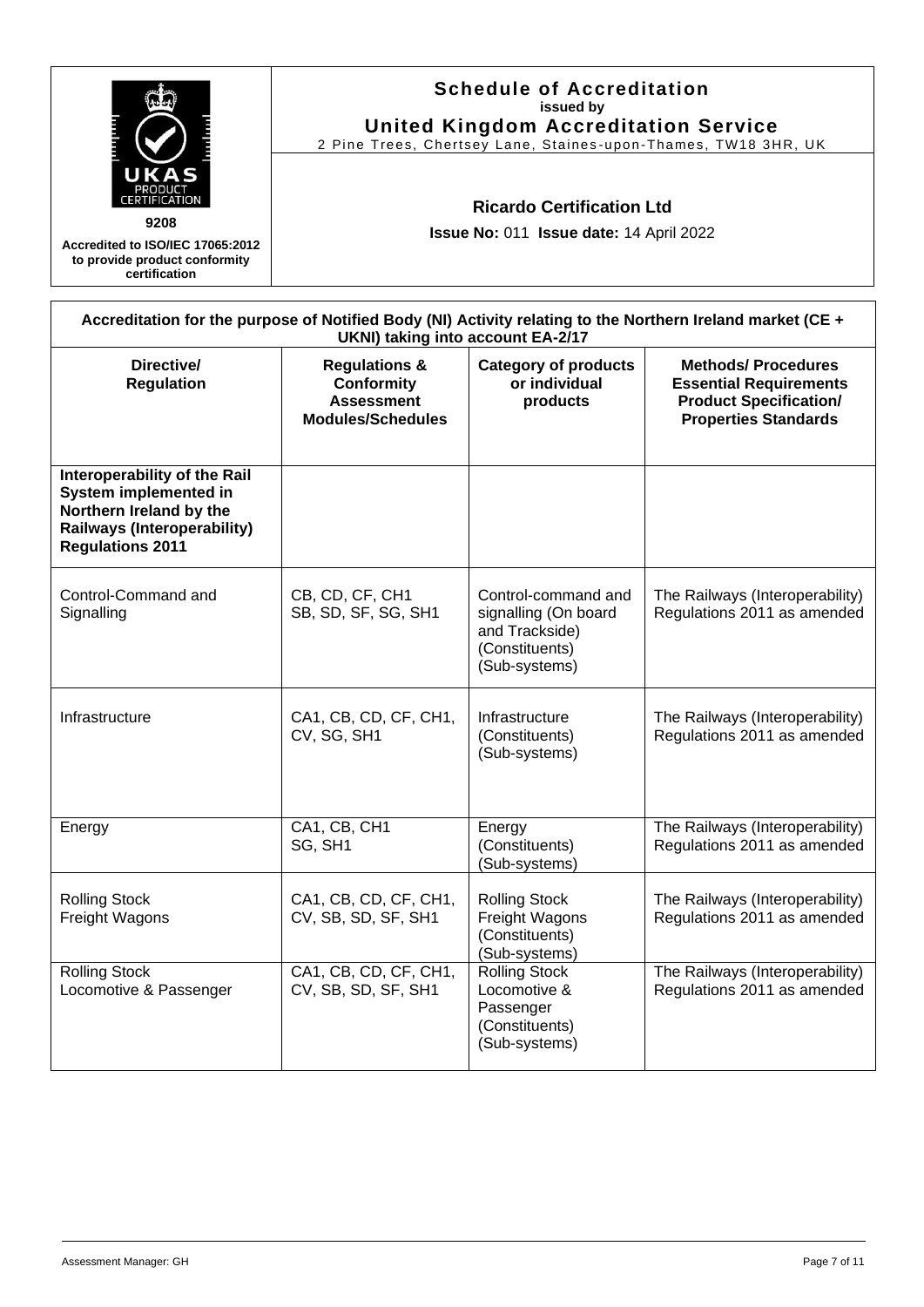| 9208<br>Accredited to ISO/IEC 17065:2012<br>to provide product conformity<br>certification                                                                                                                         | <b>Schedule of Accreditation</b><br>issued by<br><b>United Kingdom Accreditation Service</b><br>2 Pine Trees, Chertsey Lane, Staines-upon-Thames, TW18 3HR, UK<br><b>Ricardo Certification Ltd</b><br>Issue No: 011 Issue date: 14 April 2022<br>Accreditation for the purpose of Notified Body (NI) Activity relating to the Northern Ireland market (CE + |                                                                        |                                                                |
|--------------------------------------------------------------------------------------------------------------------------------------------------------------------------------------------------------------------|-------------------------------------------------------------------------------------------------------------------------------------------------------------------------------------------------------------------------------------------------------------------------------------------------------------------------------------------------------------|------------------------------------------------------------------------|----------------------------------------------------------------|
| Directive/<br><b>Regulation</b>                                                                                                                                                                                    | UKNI) taking into account EA-2/17<br><b>Methods/Procedures</b><br><b>Regulations &amp;</b><br><b>Category of products</b><br><b>Conformity</b><br>or individual<br><b>Essential Requirements</b><br><b>Assessment</b><br><b>Product Specification/</b><br>products<br><b>Modules/Schedules</b><br><b>Properties Standards</b>                               |                                                                        |                                                                |
| Interoperability of the Rail<br>System implemented in<br>Northern Ireland by the<br><b>Railways (Interoperability)</b><br><b>Regulations 2011</b>                                                                  |                                                                                                                                                                                                                                                                                                                                                             |                                                                        |                                                                |
| <b>Rolling Stock</b><br><b>Noise</b>                                                                                                                                                                               | SB, SD, SF, SH1                                                                                                                                                                                                                                                                                                                                             | <b>Rolling Stock</b><br>Noise<br>(Constituents)<br>(Sub-systems)       | The Railways (Interoperability)<br>Regulations 2011 as amended |
| Persons with Reduced Mobility                                                                                                                                                                                      | CA1, CB, CD, CF, CH1,<br>CV, SB, SD, SF, SG,<br>SH <sub>1</sub>                                                                                                                                                                                                                                                                                             | Persons with Reduced<br>Mobility<br>(Constituents)<br>(Sub-systems)    | The Railways (Interoperability)<br>Regulations 2011 as amended |
| Safety in Railway Tunnels                                                                                                                                                                                          | SB, SD, SF, SG, SH1                                                                                                                                                                                                                                                                                                                                         | Safety in Railway<br><b>Tunnels</b><br>(Constituents)<br>(Sub-systems) | The Railways (Interoperability)<br>Regulations 2011 as amended |
|                                                                                                                                                                                                                    | <b>INTERFACES WITH OTHER TSIS</b>                                                                                                                                                                                                                                                                                                                           |                                                                        |                                                                |
| The notified body has demonstrated the capability to undertake certification of the constituents and sub-systems<br>indicated above while making appropriate provision for the defined interfaces with other TSIs. |                                                                                                                                                                                                                                                                                                                                                             |                                                                        |                                                                |

 $\overline{\phantom{a}}$ 

 $\overline{\phantom{a}}$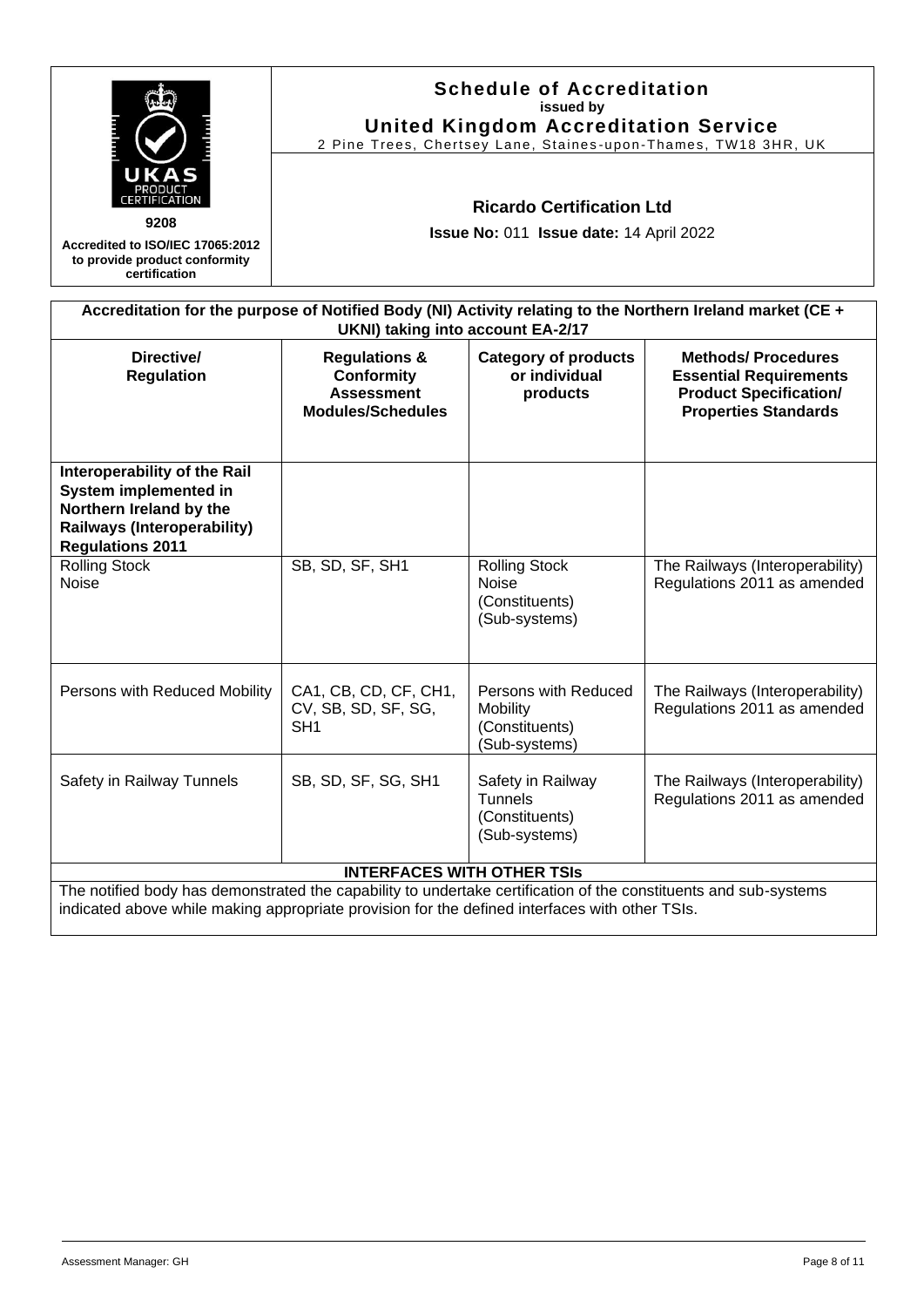| UKAS<br>9208                                                                                                                                      | <b>Schedule of Accreditation</b><br>issued by<br><b>United Kingdom Accreditation Service</b><br>2 Pine Trees, Chertsey Lane, Staines-upon-Thames, TW18 3HR, UK<br><b>Ricardo Certification Ltd</b><br>Issue No: 011 Issue date: 14 April 2022                               |                                                                                                  |                                                                      |  |
|---------------------------------------------------------------------------------------------------------------------------------------------------|-----------------------------------------------------------------------------------------------------------------------------------------------------------------------------------------------------------------------------------------------------------------------------|--------------------------------------------------------------------------------------------------|----------------------------------------------------------------------|--|
| Accredited to ISO/IEC 17065:2012<br>to provide product conformity<br>certification                                                                |                                                                                                                                                                                                                                                                             |                                                                                                  |                                                                      |  |
|                                                                                                                                                   | Accreditation for the purpose of Designated Body Activity relating to the Northern Ireland market (CE<br>+ UKNI) taking into account EA-2/17                                                                                                                                |                                                                                                  |                                                                      |  |
| Directive/<br><b>Regulation</b>                                                                                                                   | <b>Methods/Procedures</b><br><b>Regulations &amp;</b><br><b>Category of products</b><br><b>Conformity Assessment</b><br>or individual products<br><b>Essential Requirements</b><br><b>Modules/Schedules</b><br><b>Product Specification/</b><br><b>Properties Standards</b> |                                                                                                  |                                                                      |  |
| Interoperability of the Rail<br>System implemented in<br>Northern Ireland by the<br><b>Railways (Interoperability)</b><br><b>Regulations 2011</b> |                                                                                                                                                                                                                                                                             |                                                                                                  |                                                                      |  |
| Control-Command and<br>Signalling                                                                                                                 | <b>NNTR's &amp; National</b><br><b>Processes</b>                                                                                                                                                                                                                            | Control-command and<br>signalling (On board<br>and Trackside)<br>(Constituents)<br>(Sub-systems) | The Railways<br>(Interoperability)<br>Regulations 2011 as<br>amended |  |
| Infrastructure                                                                                                                                    | <b>NNTR's &amp; National</b><br>Processes                                                                                                                                                                                                                                   | Infrastructure<br>(Constituents)<br>(Sub-systems)                                                | The Railways<br>(Interoperability)<br>Regulations 2011 as<br>amended |  |
| Energy                                                                                                                                            | <b>NNTR's &amp; National</b><br>Processes                                                                                                                                                                                                                                   | Energy<br>(Constituents)<br>(Sub-systems)                                                        | The Railways<br>(Interoperability)<br>Regulations 2011 as<br>amended |  |
| <b>Rolling Stock</b><br>Freight Wagons                                                                                                            | <b>NNTR's &amp; National</b><br>Processes                                                                                                                                                                                                                                   | <b>Rolling Stock</b><br>Freight Wagons<br>(Constituents)<br>(Sub-systems)                        | The Railways<br>(Interoperability)<br>Regulations 2011 as<br>amended |  |
| <b>Rolling Stock</b><br>Locomotive & Passenger                                                                                                    | <b>NNTR's &amp; National</b><br><b>Processes</b>                                                                                                                                                                                                                            | <b>Rolling Stock</b><br>Locomotive &<br>Passenger<br>(Constituents)<br>(Sub-systems)             | The Railways<br>(Interoperability)<br>Regulations 2011 as<br>amended |  |
| <b>Rolling Stock</b><br>Noise                                                                                                                     | <b>NNTR's &amp; National</b><br>Processes                                                                                                                                                                                                                                   | <b>Rolling Stock</b><br><b>Noise</b><br>(Constituents)<br>(Sub-systems)                          | The Railways<br>(Interoperability)<br>Regulations 2011 as<br>amended |  |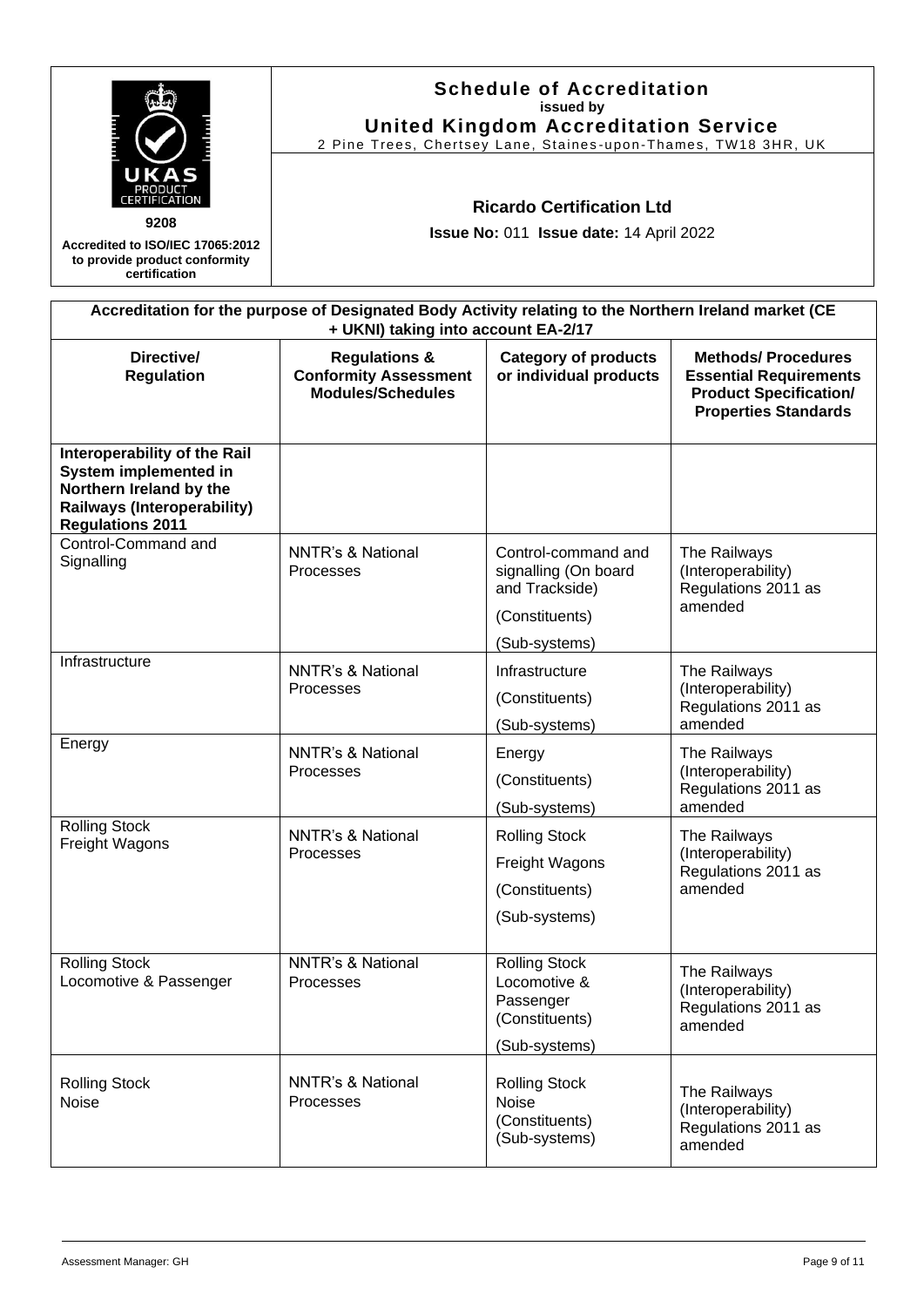|                                                                                                                                                   | <b>Schedule of Accreditation</b><br>issued by<br><b>United Kingdom Accreditation Service</b><br>2 Pine Trees, Chertsey Lane, Staines-upon-Thames, TW18 3HR, UK                                                                                                              |                                                                                                                                                                                                                |                                                                      |  |
|---------------------------------------------------------------------------------------------------------------------------------------------------|-----------------------------------------------------------------------------------------------------------------------------------------------------------------------------------------------------------------------------------------------------------------------------|----------------------------------------------------------------------------------------------------------------------------------------------------------------------------------------------------------------|----------------------------------------------------------------------|--|
| 9208<br>Accredited to ISO/IEC 17065:2012<br>to provide product conformity<br>certification                                                        | <b>Ricardo Certification Ltd</b><br>Issue No: 011 Issue date: 14 April 2022                                                                                                                                                                                                 |                                                                                                                                                                                                                |                                                                      |  |
|                                                                                                                                                   | Accreditation for the purpose of Designated Body Activity relating to the Northern Ireland market (CE<br>+ UKNI) taking into account EA-2/17                                                                                                                                |                                                                                                                                                                                                                |                                                                      |  |
| Directive/<br><b>Regulation</b>                                                                                                                   | <b>Category of products</b><br><b>Methods/Procedures</b><br><b>Regulations &amp;</b><br><b>Conformity Assessment</b><br>or individual products<br><b>Essential Requirements</b><br><b>Modules/Schedules</b><br><b>Product Specification/</b><br><b>Properties Standards</b> |                                                                                                                                                                                                                |                                                                      |  |
| Interoperability of the Rail<br>System implemented in<br>Northern Ireland by the<br><b>Railways (Interoperability)</b><br><b>Regulations 2011</b> |                                                                                                                                                                                                                                                                             |                                                                                                                                                                                                                |                                                                      |  |
| Persons with Reduced<br><b>Mobility</b>                                                                                                           | <b>NNTR's &amp; National</b><br>Processes                                                                                                                                                                                                                                   | <b>UK Notified Technical</b><br><b>Rules</b><br><b>Denmark Notified</b><br><b>Technical Rules</b><br>(As notified to the<br>commission)<br>Persons with Reduced<br>Mobility<br>(Constituents)<br>(Sub-systems) | The Railways<br>(Interoperability)<br>Regulations 2011 as<br>amended |  |
| Safety in Railway Tunnels                                                                                                                         | <b>NNTR's &amp; National</b><br>Processes                                                                                                                                                                                                                                   | Safety in Railway<br><b>Tunnels</b>                                                                                                                                                                            | The Railways<br>(Interoperability)                                   |  |

## **INTERFACES WITH OTHER TSIs**

(Constituents) (Sub-systems)

The designated body has demonstrated the capability to undertake certification of the constituents and sub-systems indicated above while making appropriate provision for the defined interfaces between the TSI's, Notified National Technical Rules and UK National Process.

END

Regulations 2011 as

amended